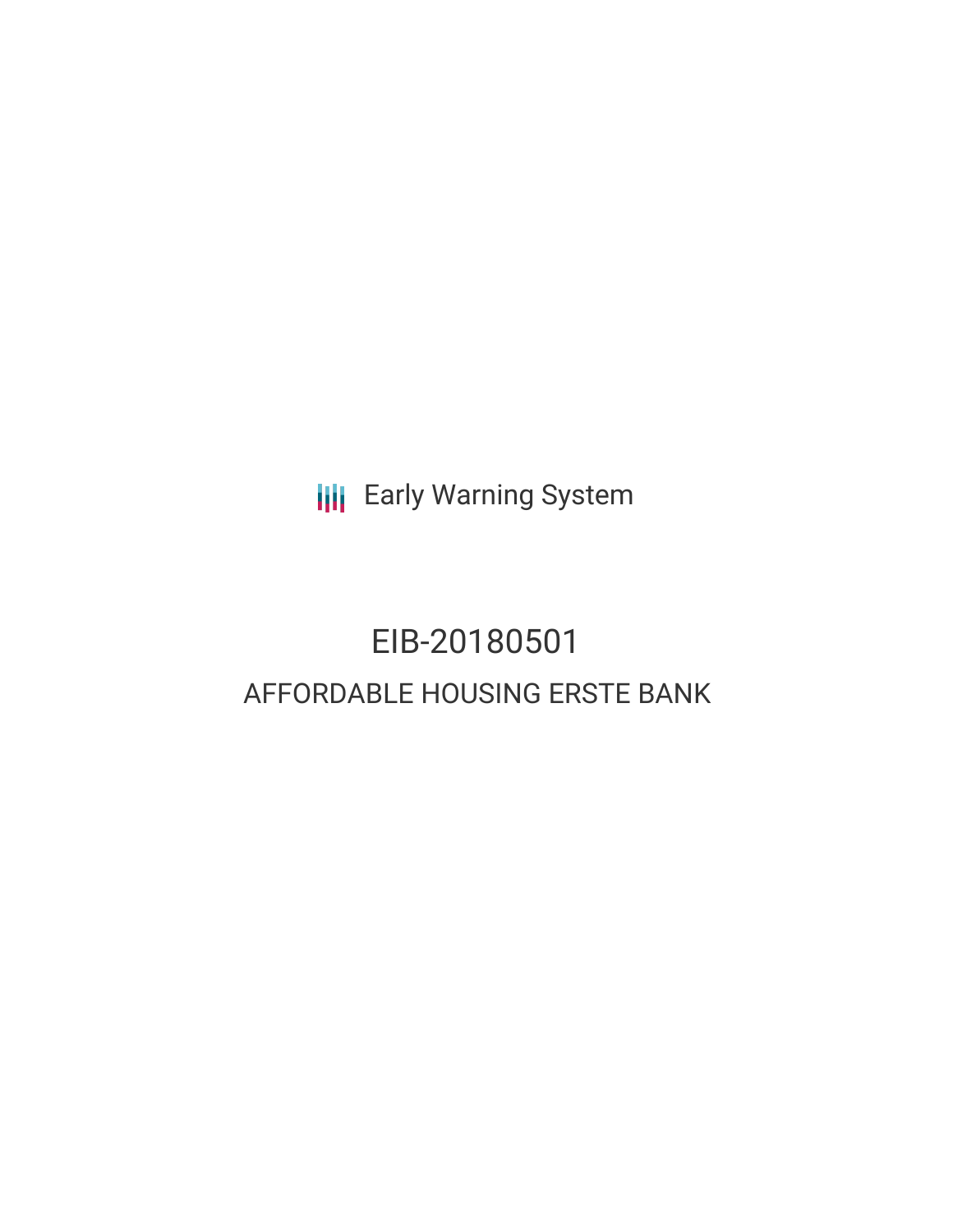

### **Quick Facts**

| <b>Countries</b>               | Austria                                        |
|--------------------------------|------------------------------------------------|
| <b>Financial Institutions</b>  | European Investment Bank (EIB)                 |
| <b>Status</b>                  | Proposed                                       |
| <b>Bank Risk Rating</b>        |                                                |
| <b>Borrower</b>                | ERSTE BANK DER OESTERREICHISCHEN SPARKASSEN AG |
| <b>Sectors</b>                 | Construction, Infrastructure                   |
| <b>Investment Type(s)</b>      | Loan                                           |
| <b>Investment Amount (USD)</b> | \$117.50 million                               |
| <b>Loan Amount (USD)</b>       | \$117.50 million                               |
| <b>Project Cost (USD)</b>      | \$234.99 million                               |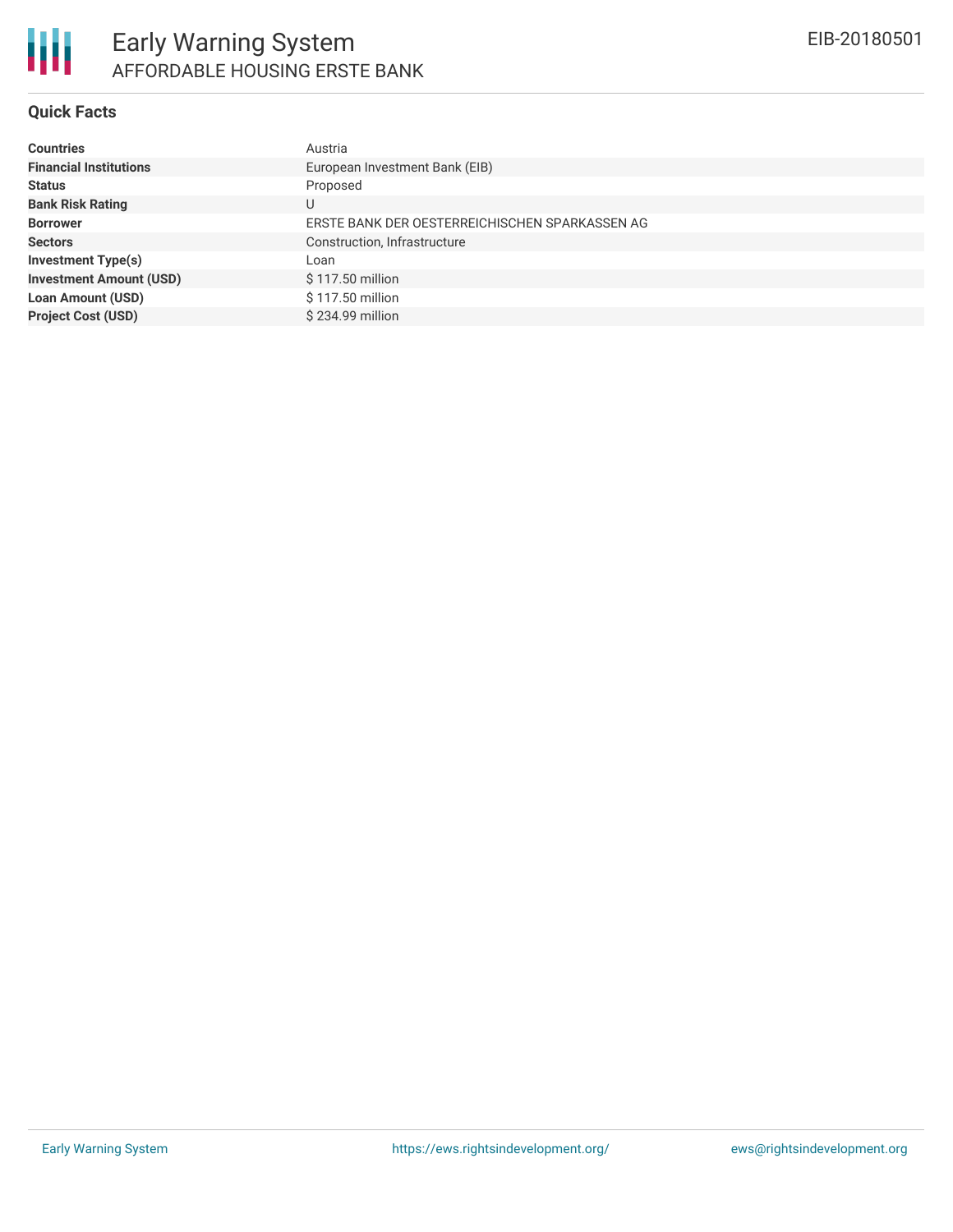

## **Project Description**

According to EIB website, the project will finance the construction of social housing in Austria, in the period 2018-2023. Final beneficiaries under this operation - intermediated by Erste Bank - will be municipalities, not for profit and commercial companies/private entities.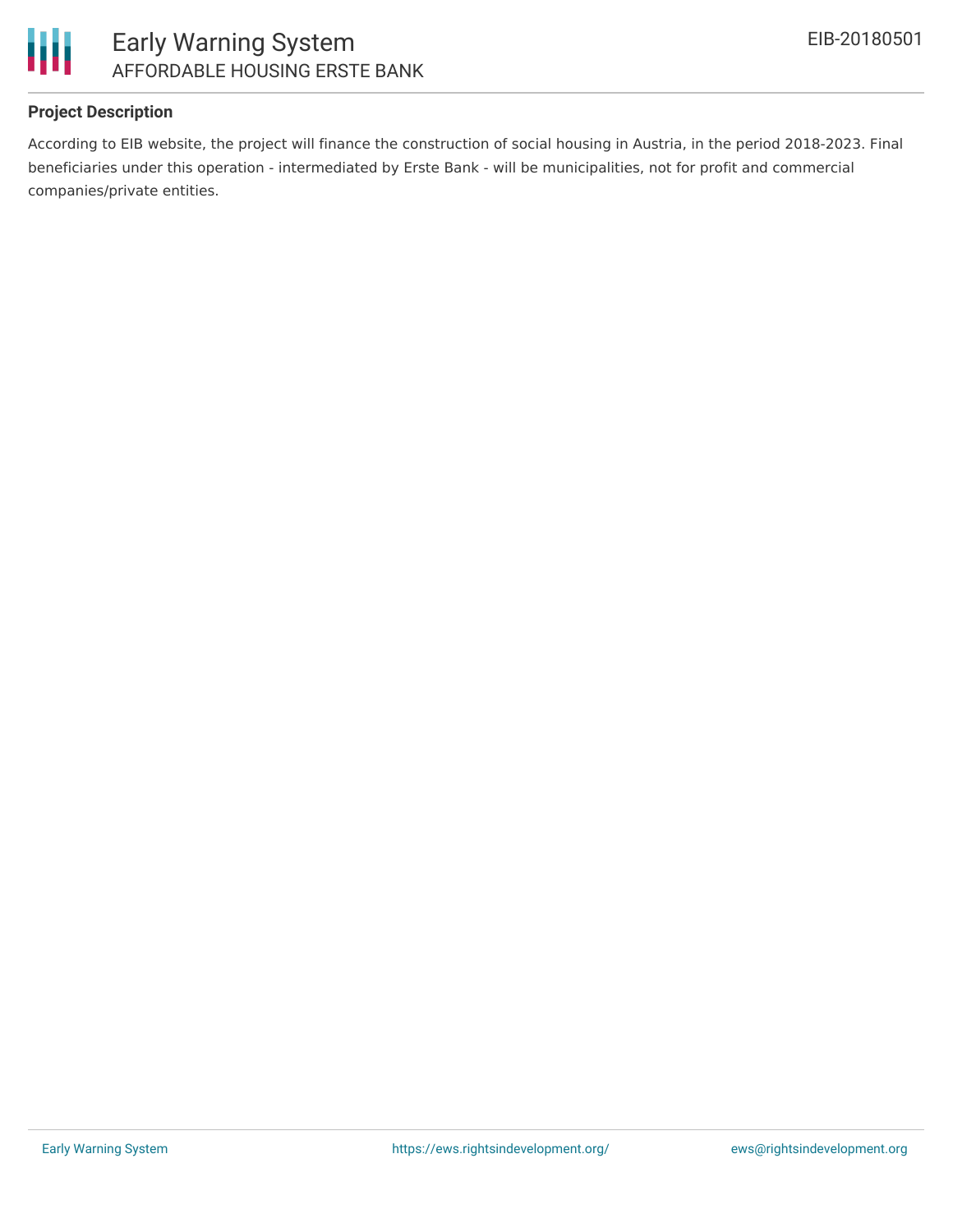

# Early Warning System AFFORDABLE HOUSING ERSTE BANK

### **Investment Description**

European Investment Bank (EIB)